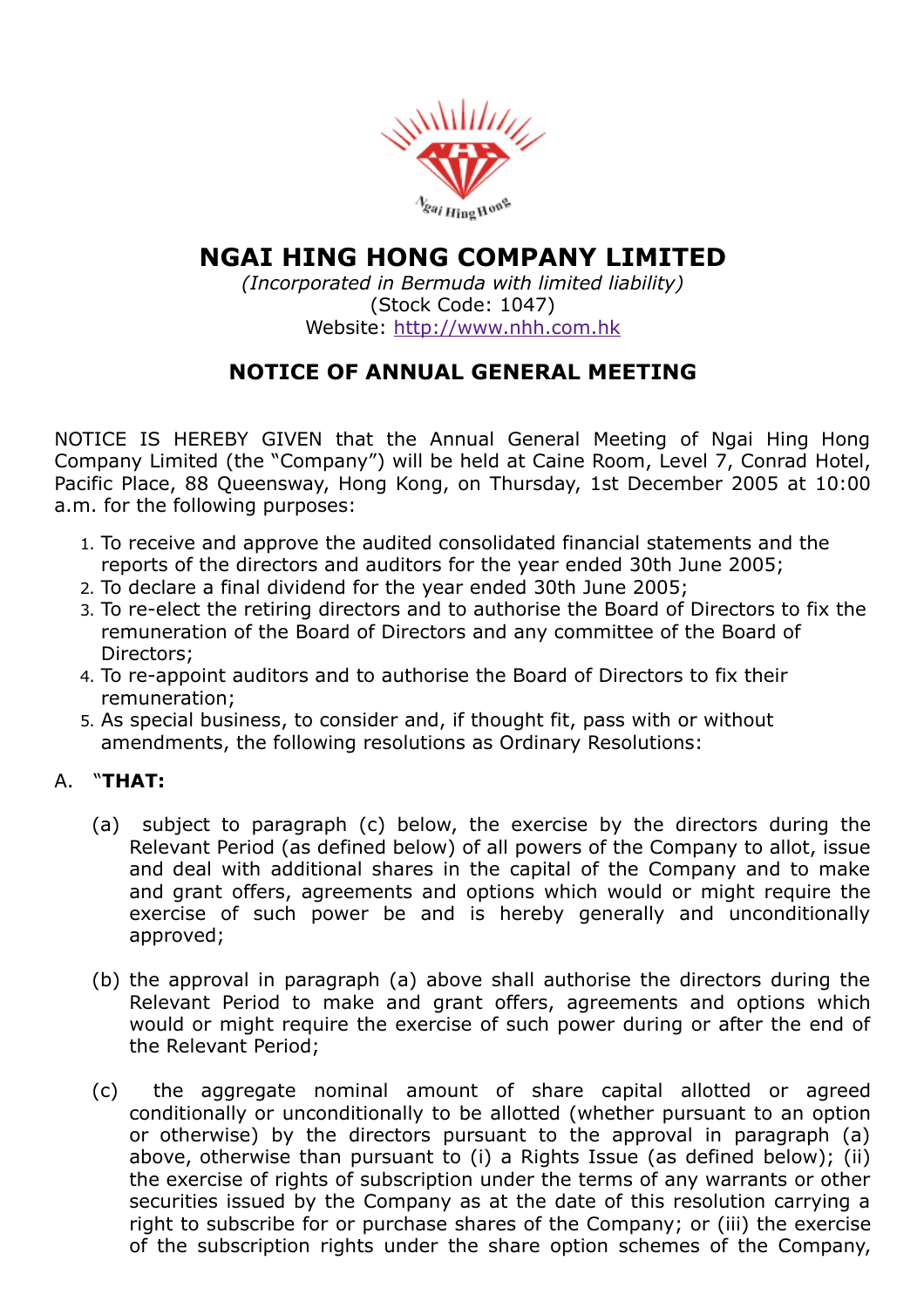shall not exceed 20 per cent. of the aggregate nominal amount of the share capital of the Company in issue as at the date of this resolution and the said approval shall be limited accordingly; and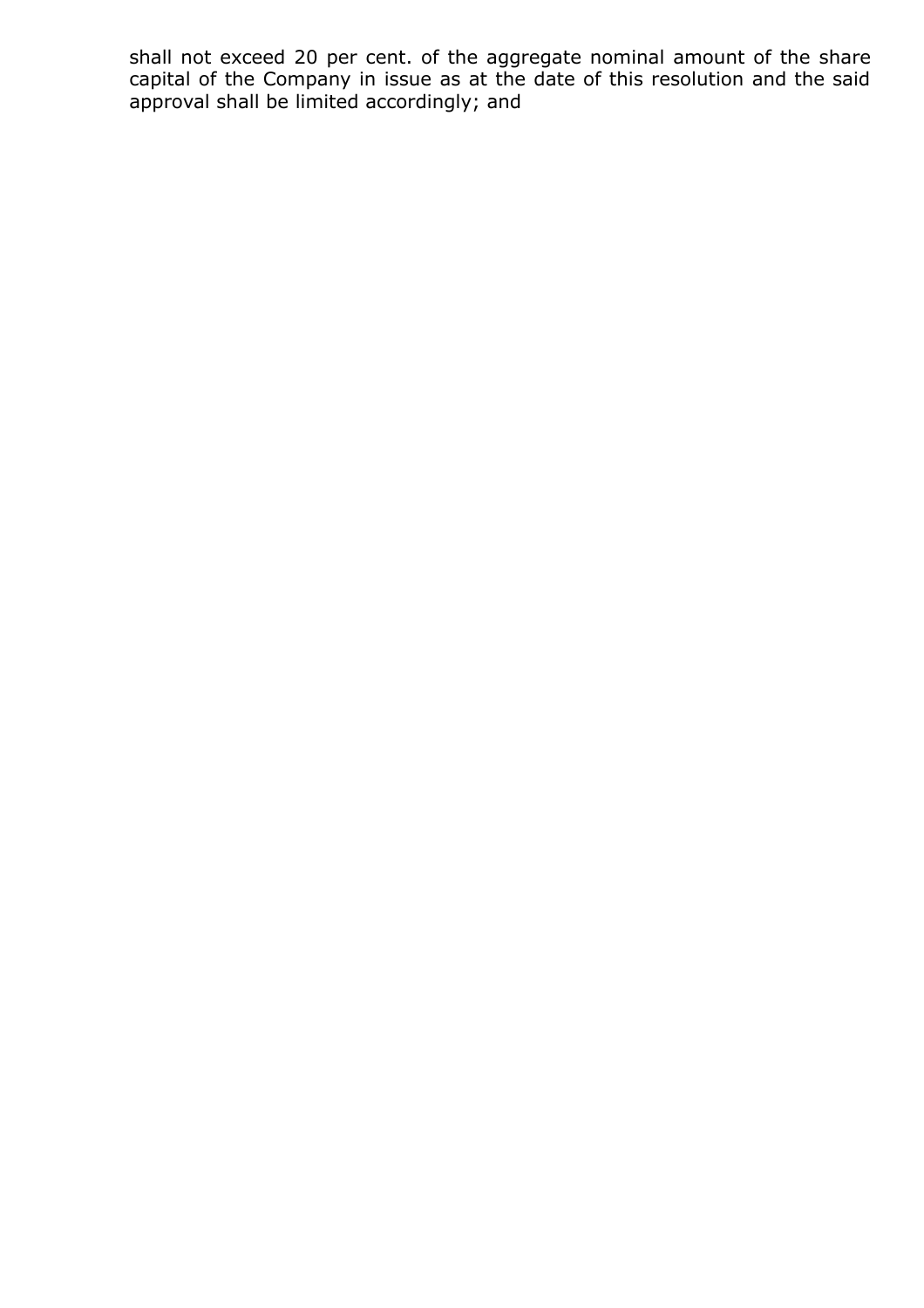(d) for the purposes of this resolution:

"Relevant Period" means the period from the passing of this resolution until whichever is the earliest of:

- (i) the conclusion of the next annual general meeting of the Company;
- (ii) the expiration of the period within which the next annual general meeting of the Company is required by the Bye-Laws of the Company or any applicable law to be held; or
- (iii) the revocation or variation of the authority given under this resolution by an ordinary resolution of the shareholders of the Company in general meeting ; and

"Rights Issue" means an offer of shares open for a period fixed by the directors to holders of shares on the register of members of the Company on a fixed record date in proportion to their then holdings of such shares (subject to such exclusions or other arrangements as the directors of the Company may deem necessary or expedient in relation to fractional entitlements or legal or practical problems under the laws of, or the requirements of any recognised regulatory body or any stock exchange in, any territory)."

#### B. "THAT:

- (a) the exercise by the directors of the Company during the Relevant Period (as defined below) of all powers of the Company to repurchase shares of HK\$0.10 each in the capital of the Company on the Stock Exchange, subject to and in accordance with all applicable laws, be and is hereby generally and unconditionally approved;
- (b) the aggregate nominal amount of shares of the Company to be repurchased by the Company pursuant to the approval in paragraph (a) above during the Relevant Period shall not exceed 10 per cent. of the aggregate nominal amount of the share capital of the Company in issue as at the date of this resolution and the said approval shall be limited accordingly; and
- (c) for the purposes of this resolution:

"Relevant Period" means the period from the passing of this resolution until whichever is the earliest of:

- (i) the conclusion of the next annual general meeting of the Company;
- (ii) the expiration of the period within which the next annual general meeting of the Company is required by the Bye-laws of the Company or any applicable law to be held; or
- (iii) the revocation or variation of the authority given under this resolution by an ordinary resolution of the shareholders of the Company in general meeting."
- C. "THAT conditional upon resolution no.5B above being passed, the aggregate nominal amount of the number of shares in the capital of the Company which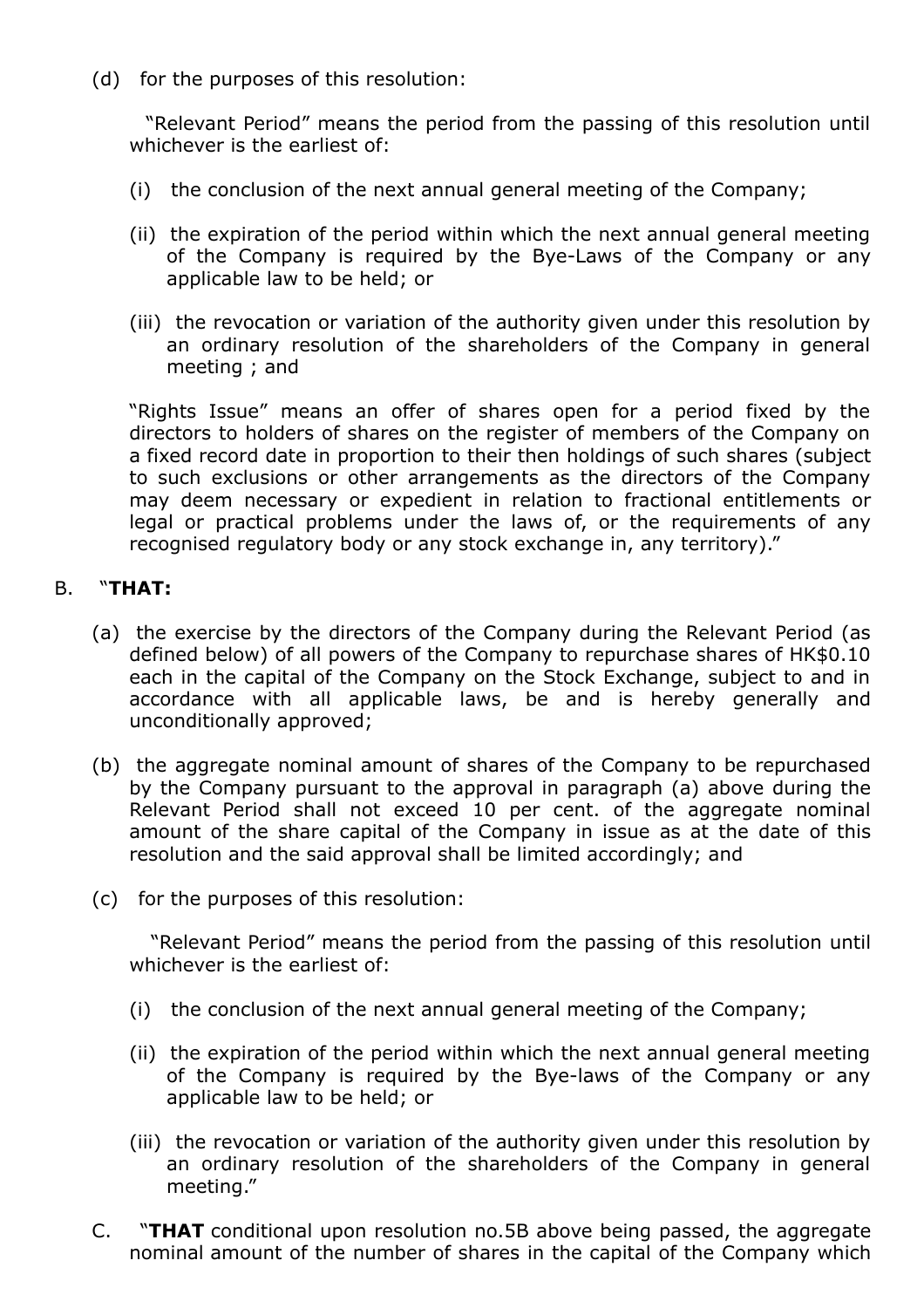are repurchased by the Company under the authority granted to the directors as mentioned in resolution no.5B above shall be added to the aggregate nominal amount of share capital that may be allotted or agreed conditionally or unconditionally to be allotted by the directors of the Company pursuant to resolution no.5A above, provided that such amount shall not exceed 10 per cent. of the aggregate nominal amount of the share capital of the Company in issue as at the date of passing this Resolution."

6. As special business, to consider and, if thought fit, pass with or without amendments, the following resolution as a Special Resolution:

"THAT the Bye-laws of the Company be and are hereby amended in the following manner:

- (a) Bye-law  $86(1)$  be amended by deleting the words "and shall hold office until the next appointment of Directors or until their successors are elected or appointed. Any general meeting may authorise the Board to fill any vacancy in their number left unfilled at a general meeting" in the fifth line;
- (b) Bye-law  $86(2)$  be deleted in its entirety and replacing it with the following new Bye-law  $86(2)$ :

"The Directors shall have the power from time to time and at any time to appoint any person as a Director either to fill a casual vacancy on the Board or, subject to authorisation by the Members in general meeting, as an addition to the existing Board but so that the number of Directors so appointed shall not exceed any maximum number determined from time to time by the Members in general meeting. Any Director so appointed by the Board shall hold office only until the next following general meeting of the Company (in the case of filling a casual vacancy) or until the next following annual general meeting of the Company (in the case of an addition to their number) and shall then be eligible for re-election at that meeting.";

- $(c)$  Bye-law 86(5) be amended by deleting the words "appointment of Directors or until their successors are elected or appointed or, in the absence of such election or appointment such general meeting may authorise the Board to fill any vacancy in the number left unfilled" in the third line and replacing them with the words "following general meeting of the Company";
- (d) Bye-law  $86(6)$  be amended by adding the following sentences at the end of Bye-law  $86(6)$ :

"Subject to the provisions of these Bye-laws, the Company may by ordinary resolution elect any person to be a Director either to fill a casual vacancy or as an addition to the existing Directors. Any Director so appointed shall hold office only until the next following general meeting of the Company (in the case of filling a casual vacancy) or until the next following annual general meeting of the Company (in the case of an addition to their number) and shall then be eligible for re-election, but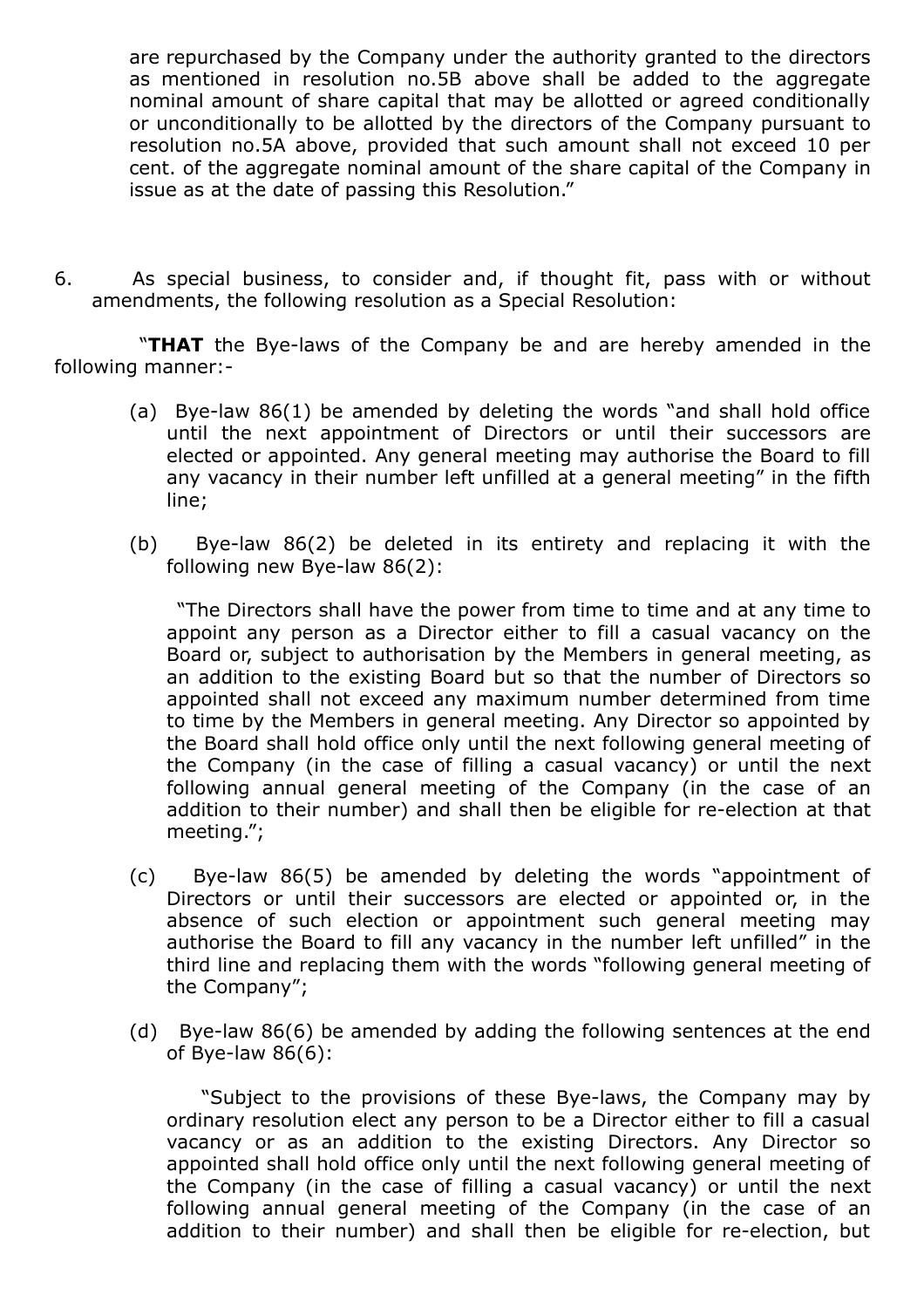shall not be taken into account in determining the Directors who are to retire by rotation at such meeting.";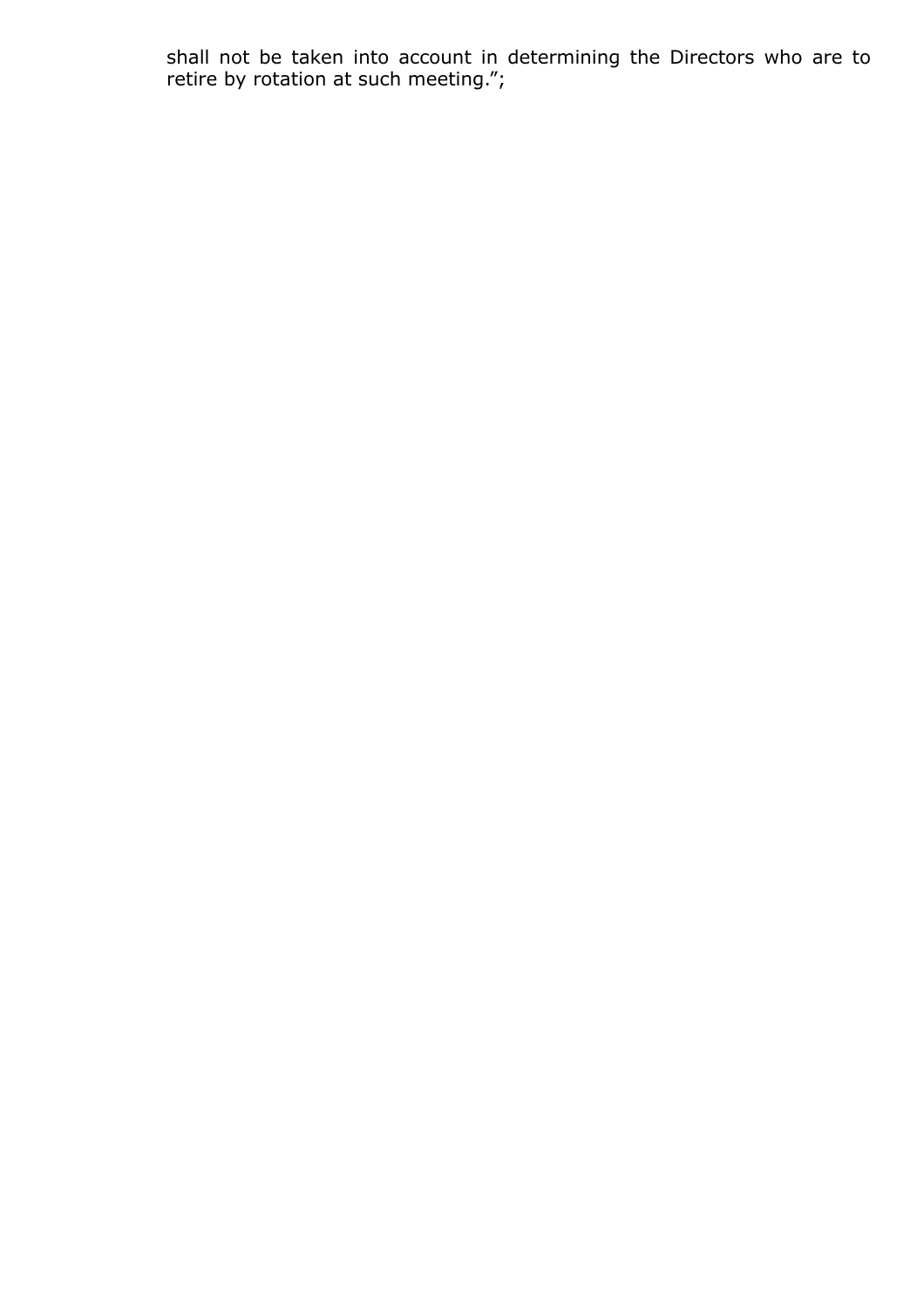- (e) Bye-law  $87(1)$  be deleted in its entirety and replacing with the following new Bye-law  $87(1)$ :
	- "87(1) Subject to the manner of retirement by rotation of Directors as from time to time prescribed under the Listing Rules, and notwithstanding any contractual or other terms on which any Director may be appointed or engaged, at each annual general meeting, one-third of the Directors for the time being (or if their number is not a multiple of three (3), the number nearest to but not less than one-third) shall retire from office by rotation, provided that every Director (including those appointed for a specific term) shall be subject to retirement by rotation at least once every three years. A retiring Director shall retain office until the close of the meeting at which he retires, and shall be eligible for re-election thereat.""

By order of the Board CHING Yu Lung Company Secretary

Hong Kong, 24th October 2005

Principal Office: Unit 3, 6th Floor Hopeful Factory Centre 10 Wo Shing Street Fo Tan, New Territories Hong Kong

#### Notes:

- 1. A member entitled to attend and vote at the meeting convened by the above notice is entitled to appoint one or more than one proxy to attend and vote in his stead. A proxy need not be a member of the Company.
- 2. In order to be valid, a form of proxy and (if required by the Board of Directors) the power of attorney or other authority, if any, under which it is signed or a certified copy of that power of attorney or authority, must be deposited at the Company's principal office not less than 48 hours before the time for holding the meeting or adjourned meeting.
- 3. The Register of Members of the Company will be closed from Monday, 28th November 2005 to Thursday, 1st December 2005 (both dates inclusive) during which period no transfer of shares will be registered. In order to qualify for the proposed final dividend to be approved at the meeting, all properly completed transfer forms accompanied by the relevant share certificates must be lodged with the Company's Branch Registrars in Hong Kong, Abacus Share Registrars Limited, G/F, Bank of East Asia Harbour View Centre, 56 Gloucester Road, Wanchai, Hong Kong not later than 4:00 p.m. on Friday, 25th November 2005.